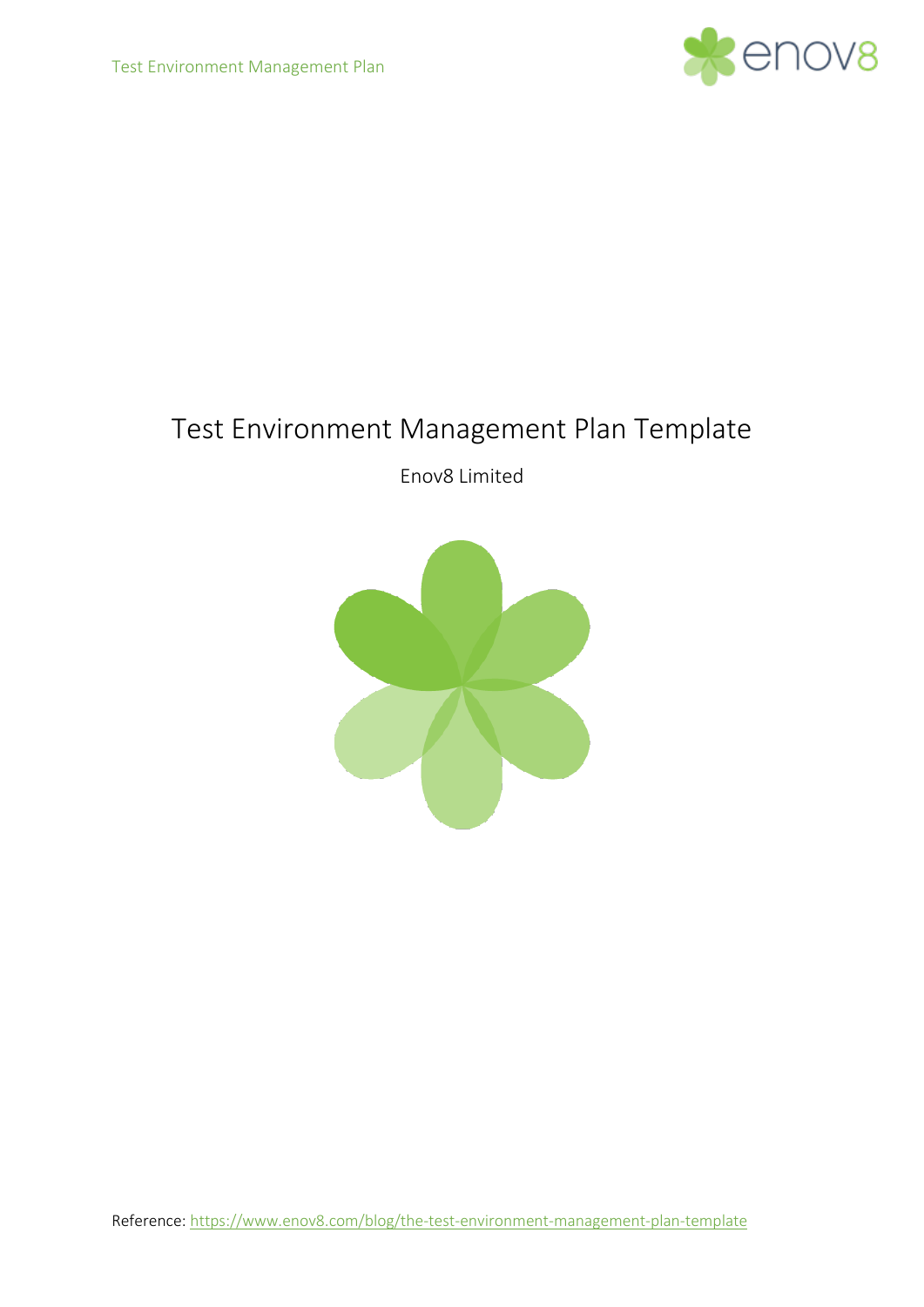

# Contents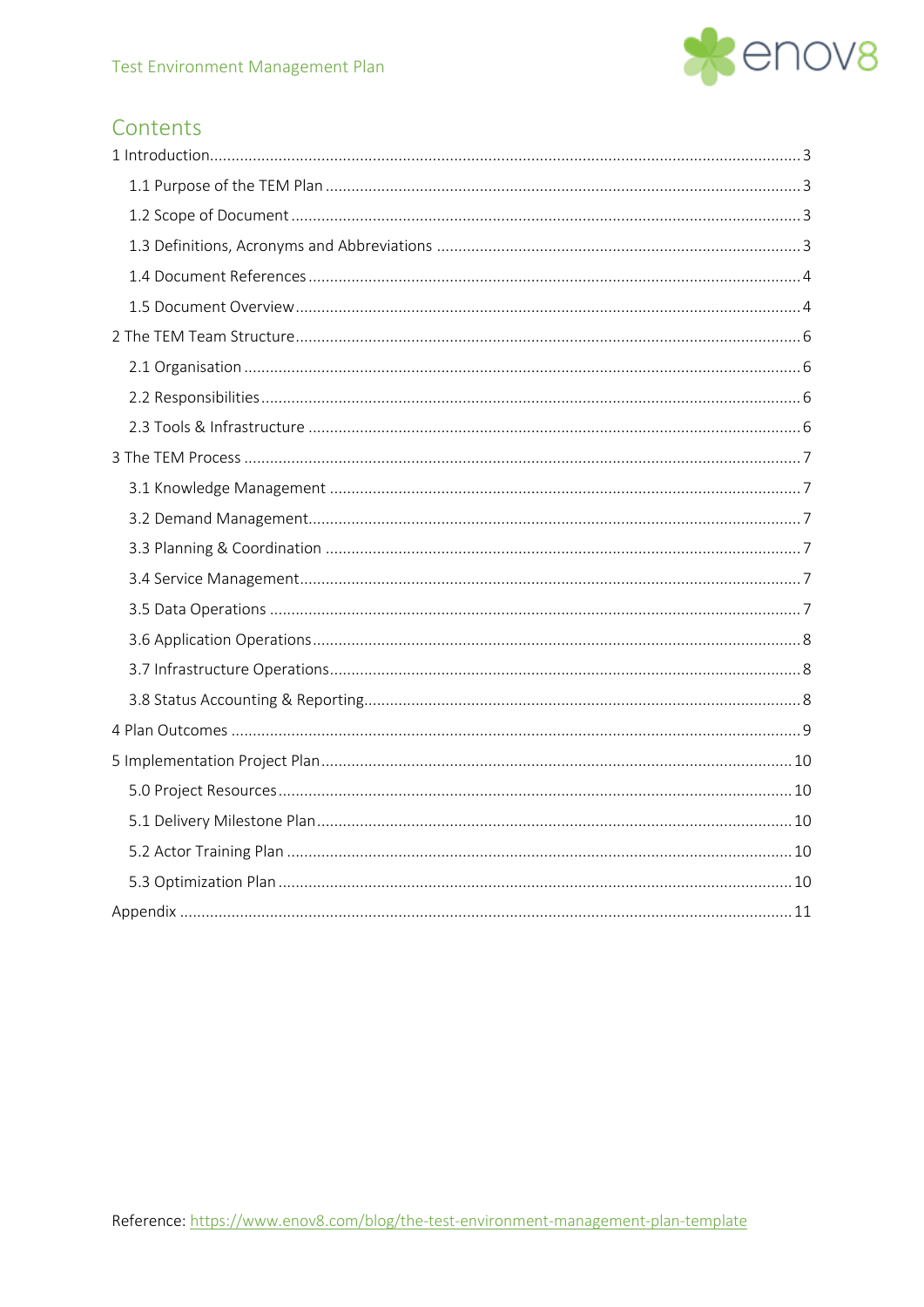

# <span id="page-2-0"></span>1 Introduction

# <span id="page-2-1"></span>1.1 Purpose of the TEM Plan

This document constitutes the Test Environment Management (TEM) Plan for *[My Company | Program]*. The methods are based on established Configuration Management practices recommended by leading organisations including the ANSI-IEEE and the ISO and the Test Environment Management Maturity Index (EMMi).

The scope of this document can be described by the following TEM definition:

*IT & Test Environment Management is the act of understanding your cross-life-cycle IT environments and establishing proactive controls to ensure they are effectively used, shared, rapidly serviced and provisioned and/or deleted in a timely manner.*

# <span id="page-2-2"></span>1.2 Scope of Document

The scope of this document is structured around the 8 primary dimensions of the EMMi.

This includes:

- 1. Knowledge Management
- 2. Demand Awareness
- 3. Planning & Coordination
- 4. Service Management
- 5. Applications Operations
- 6. Data Operations
- 7. Infrastructure Operations
- 8. Status Accounting & Reporting

# <span id="page-2-3"></span>1.3 Definitions, Acronyms and Abbreviations

*The following definitions will be used in this document.*

- *CCB (Change Control Board)*
- *CMDB (Configuration Management Database)*
- *CR (Change Request)*
- *IM (Incident Management)*
- *ITSM (IT Service Management)*
- *TEM (Test Environment Management),*

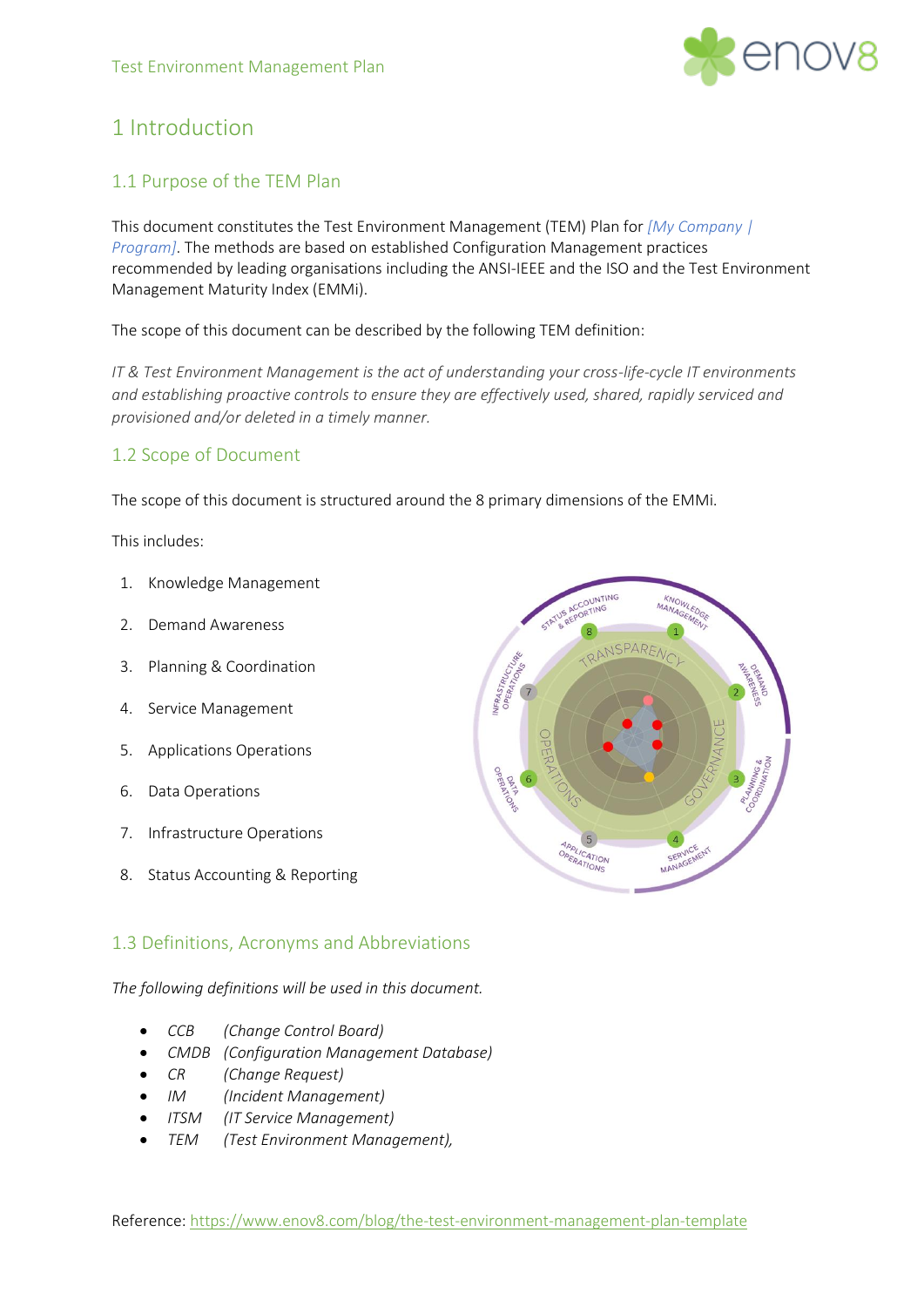

# <span id="page-3-0"></span>1.4 Document References

The following sources were used in defining this plan.

- Enov8 EMMI definition (V3): <https://tinyurl.com/y3ev8bg6>
- IEEE 828 Configuration Mgmt Standards: <https://tinyurl.com/yyfy5ydl>
- *TBC (Tip! Add Project/Solution Specific references)*
- *TBC (Tip! Add Project/Solution Specific references)*

### <span id="page-3-1"></span>1.5 Document Overview

The primary purpose of this document is to apply TEM best practices to *[My Company | Program]*  Nom Production Environment footprint.

This Environment Consists of the following major Platforms & Components:

- *SIT Environment*
	- o *System Instance Name1*
	- o *System Instance Name1*
	- o *System Instance Name1*
	- o *System Instance Name1*

### • *UAT Environment*

- o *System Instance Name1*
- o *System Instance Name1*
- o *System Instance Name1*
- o *System Instance Name1*
- *SVP Environment*
	- o *System Instance Name1*
	- o *System Instance Name1*
	- o *System Instance Name1*
	- o *System Instance Name1*

*Hint: Diagram(s) showing high level environment/architecture would add context.*







And the following major Actors:

Teams responsible for Environment Governance: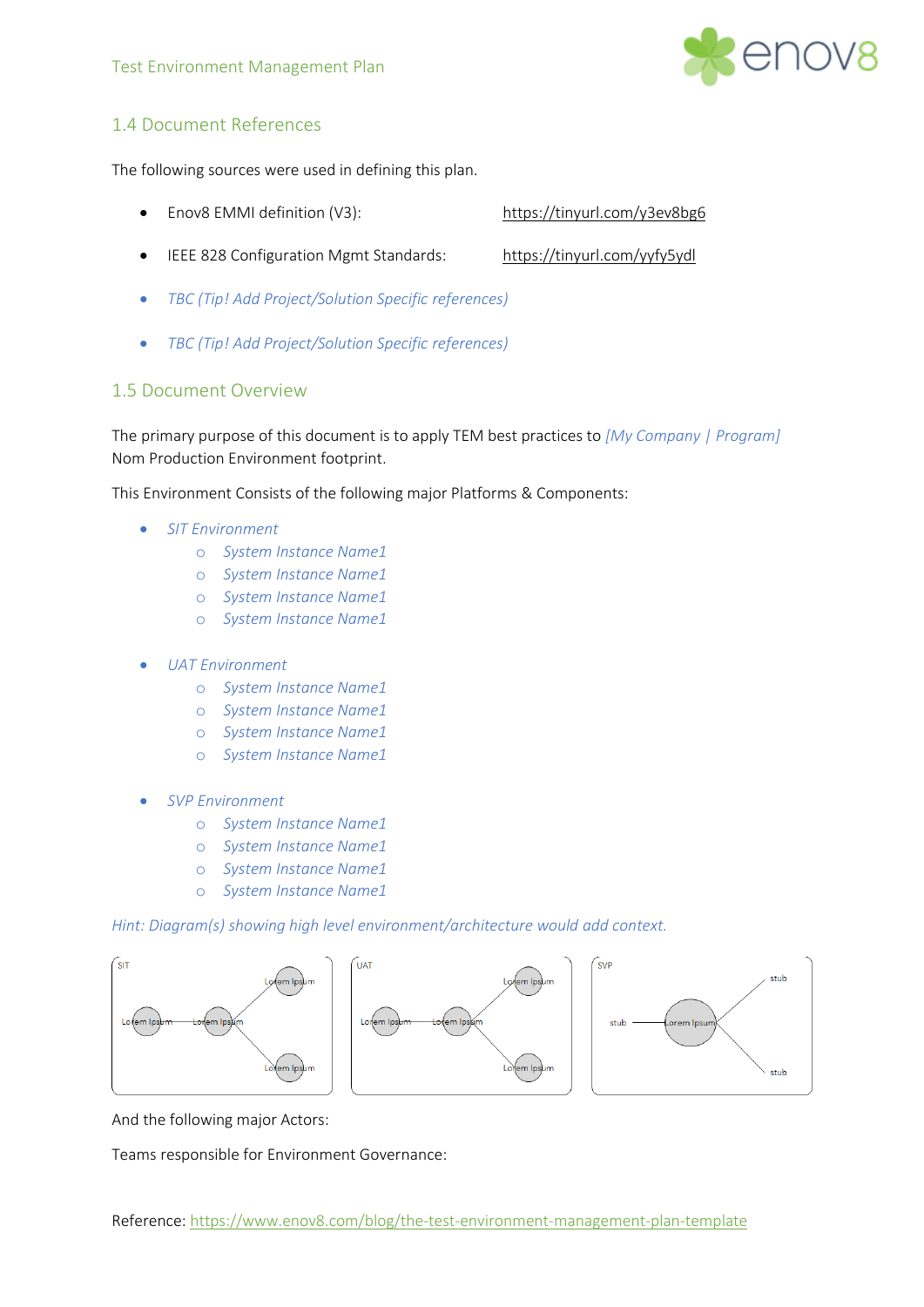#### Test Environment Management Plan



- Test Environment Management Team
- *Architect Team(s)*
- *System Team(s)*

Teams responsible for Environment Operations:

- *Application Operations Teams*
- *Data Operations Teams*
- *Infrastructure Operations Teams*

#### Teams responsible for Environment Consumers:

- *UAT Testing Teams*
- *System Testing Teams*
- *Development Teams*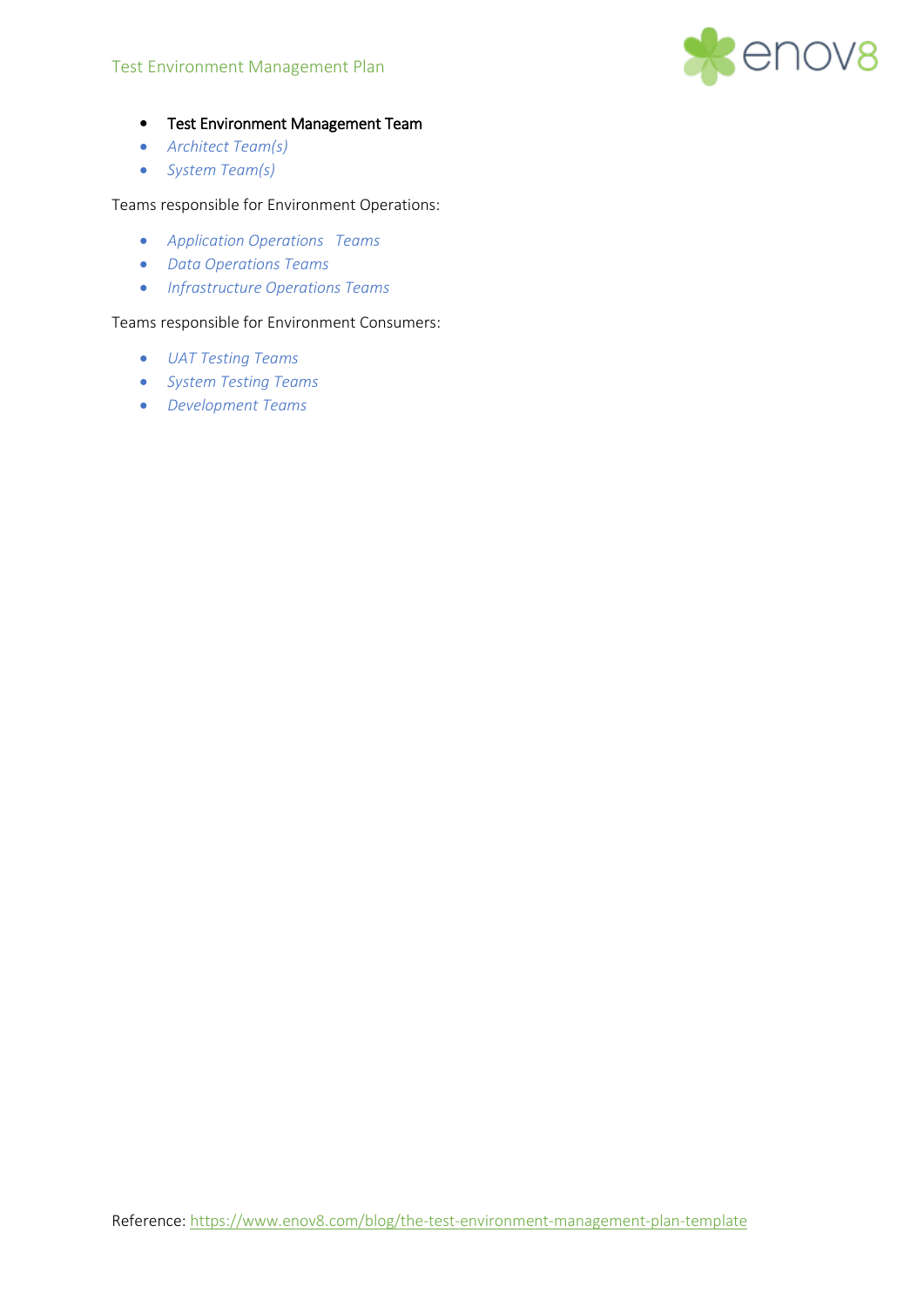

# <span id="page-5-0"></span>2 The TEM Team Structure

### <span id="page-5-1"></span>2.1 Organisation

The [Company | Program] will have two key teams managing/controlling the Test Environments.

These are:

- The Test Environment Management Team
- The Change Control Board (Out of Scope for this Plan)

They will coordinate the operations teams:

- *Application Teams*
- *Data Teams*
- *Infrastructure Teams*

### <span id="page-5-2"></span>2.2 Responsibilities

#### The Test Environment Management Team

The TEM team will be responsible for day to day Non-Production Environments. Ultimately responsibility will include modelling environments (identification), central planning & coordination (including demand management), servicing requests e.g. CR & IM Requests, directing operation teams and status accounting (including audit).

Refer EMMI spider diagram.

### The Change Control Board

The Change Control Board will be responsible for approving "functional change requests". The CCB usually comprises of key stakeholders including the Test Environment Manager(s). Note: The CCB function out of scope of this document.

### *Define other Teams Roles and responsibilities*

# <span id="page-5-3"></span>2.3 Tools & Infrastructure

In promotion of TEM best practice, the following tools will be utilised.

- Environment Modelling: *Reference Tool(s)*
- Planning & Coordination: *Reference Tool(s)*
- Service Management: *Reference Tool(s)*
- Application Tools: *Reference Tool(s)*
- Data Tools: *Reference Tool(s)*
	-
- Infrastructure Tools: *Reference Tool(s)*
- Status Accounting *Reference Tool(s)*

*Define other TEM tools to be used.*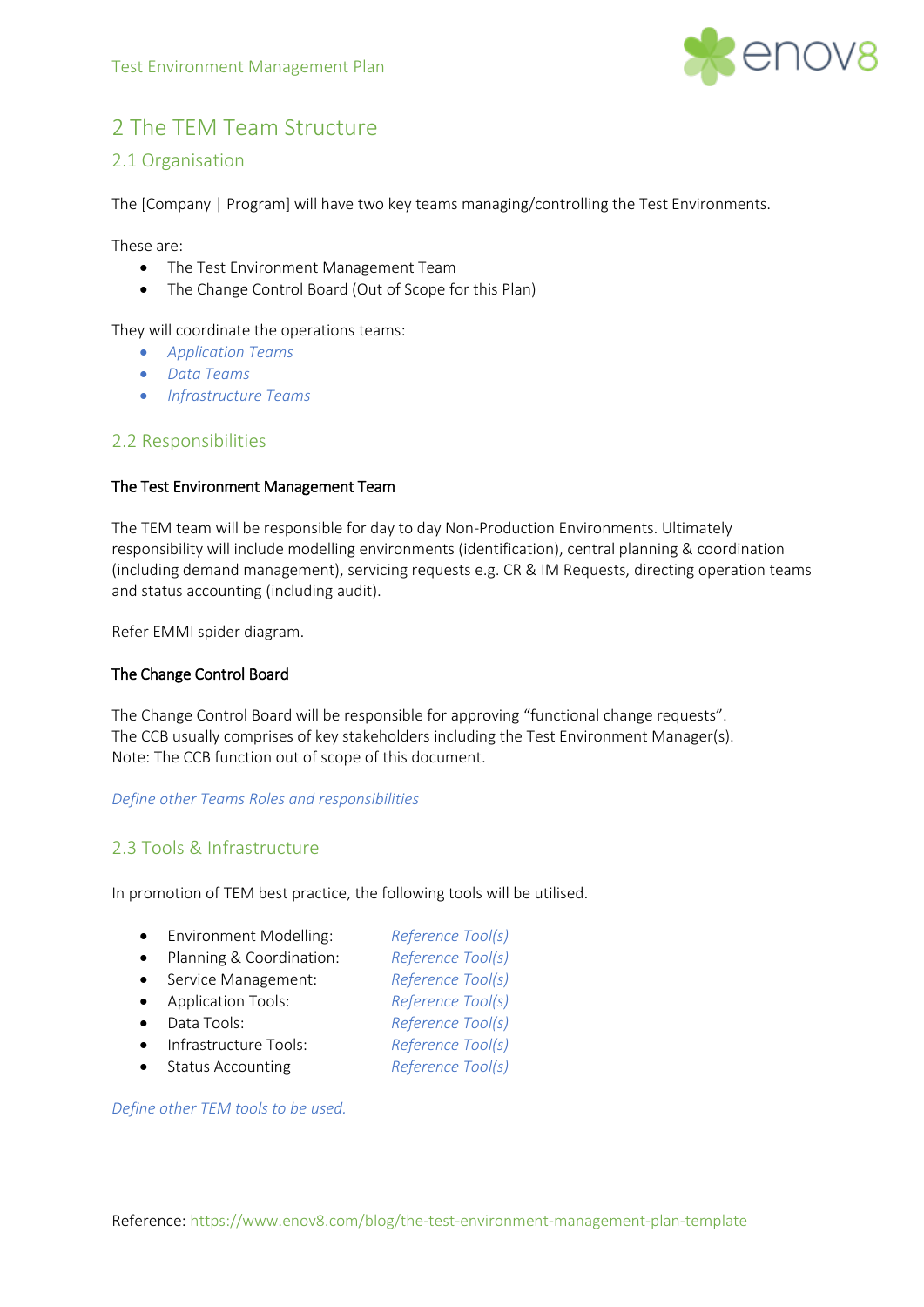

# <span id="page-6-0"></span>3 The TEM Process

The overall TEM process can be described by following high level workflow.



The implementation of each process step is described in sections below.

# <span id="page-6-1"></span>3.1 Knowledge Management

*Explain how you will identify the current state of your products and systems.*

*Hint: Mention People, Process, Products/Tools.*

*Tip: Implement a CMDB.*

*Refer[: Enov8 Environment Manager.](https://www.enov8.com/it-test-environment-management/)*

<span id="page-6-2"></span>3.2 Demand Management

*Describe how you will understand & capture the demand and usage of your test environments.* 

*Hint: Mention People, Process, Products/Tools.*

*Tip: Implement a Booking System. (May be unnecessary for small Programs/Companies).*

<span id="page-6-3"></span>3.3 Planning & Coordination

Articulate how you will ensure all your test environment activity is planned & coordinated. E

*Hint: Mention People, Process, Products/Tools.*

*Tip: Implement an Environment Calendars.*

### <span id="page-6-4"></span>3.4 Service Management

Explain how you will service consumer/customer requests e.g. CRs & IM Requests.

*Hint: Mention People, Process, Products/Tools.*

*Tip: Implement a Ticketing / ITSM tools.*

<span id="page-6-5"></span>3.5 Data Operations *Describe how you will control & track the key "Data" operations & deployment status.*

Reference[: https://www.enov8.com/blog/the-test-environment-management-plan-template](https://www.enov8.com/blog/the-test-environment-management-plan-template)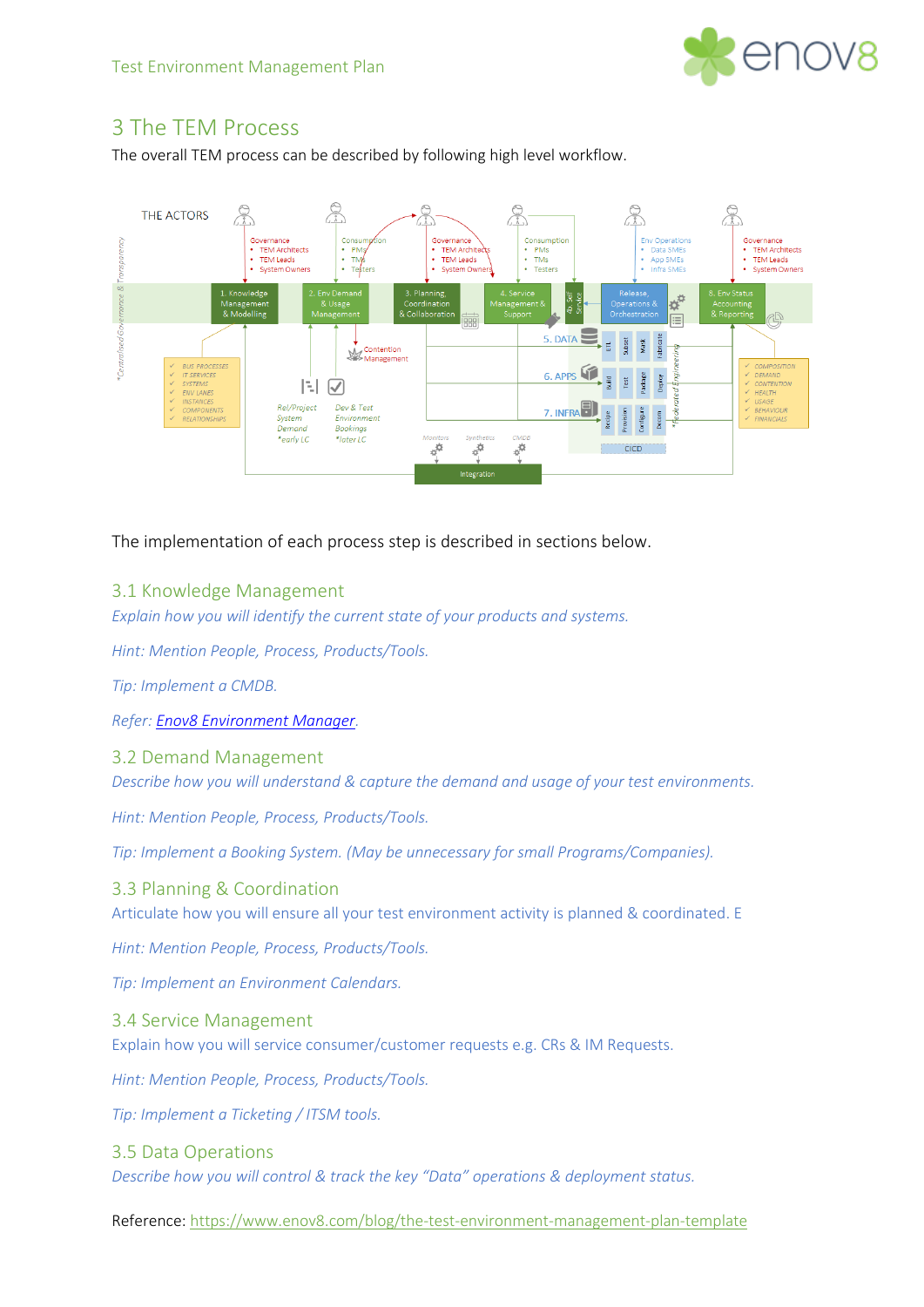

<span id="page-7-2"></span><span id="page-7-1"></span><span id="page-7-0"></span>*Hint: Mention People, Process, Products/Tools. Tip: Runsheets, ETL Tools, Data Compliance Tools. Refer:* <https://www.enov8.com/data-compliance-suite-devops-edition/> 3.6 Application Operations *Articulate how you will control & track the key "Application" operations & deployment status. Hint: Mention People, Process, Products/Tools. Tip: Runsheets, Build, Packaging, Deployment Tools.* 3.7 Infrastructure Operations *Explain how you will control & track the key "Infrastructure" operations & deployment status. Hint: Mention People, Process, Products/Tools. Tip: Runsheets, Build, Packaging, Deployment Tools.* 3.8 Status Accounting & Reporting *Describe how you will collate & disseminate information for purpose of reporting, audit & insight. Hint: Mention People, Process, Products/Tools. Tip: Measures/Scorecards, Reports, Dashboards, Portals, Notification Methods.*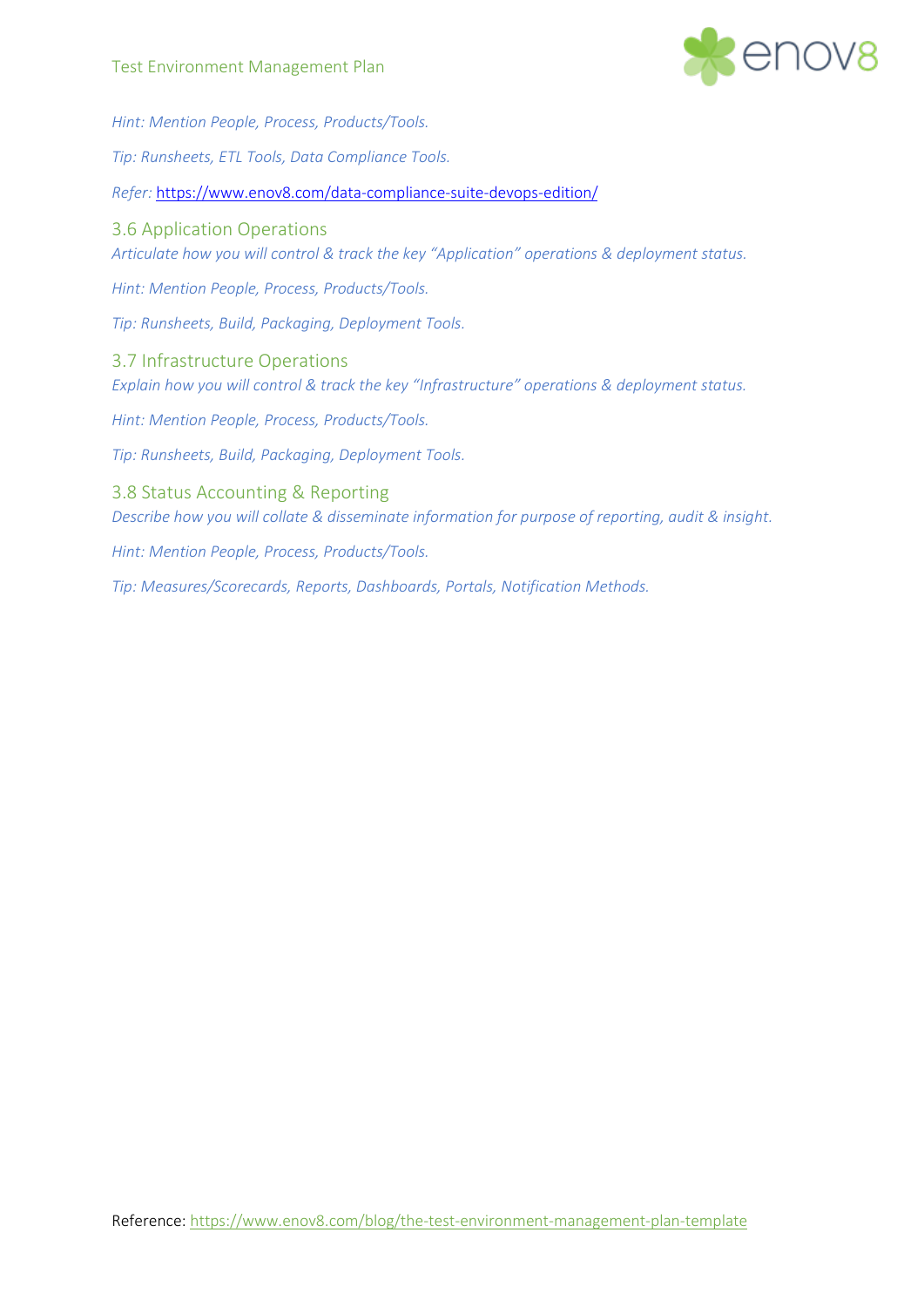

# <span id="page-8-0"></span>4 Plan Outcomes

The intention / benefits of implementing this plan can be summarised as follow:

- End to End visibility of Environments
	- o Systems,
	- o Instances,
	- o Components &
	- o Interfaces
- End to End Visibility of Activity
	- o Operations
	- o Usage/Consumption
- Operational Standardization
- Increased DevTest productivity
- Reduced Environment Incidents / Disruption
- Accelerated IT Project Delivery
- IT Cost Optimization / Controlled Spend i.e. spend based on need & usage.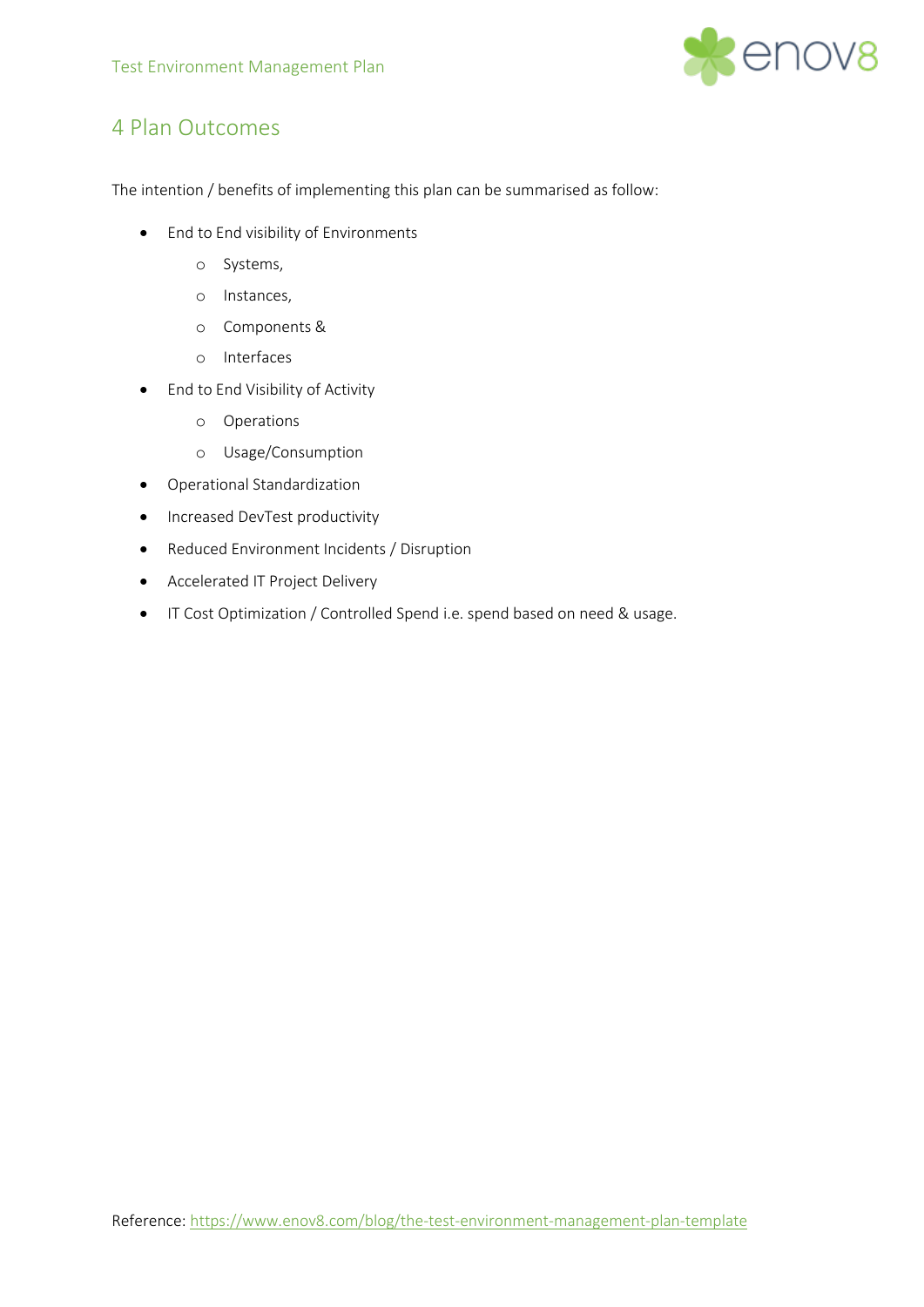

# <span id="page-9-0"></span>5 Implementation Project Plan

*Provide schedule for implementing the TEM Plan (described in this document).*

# <span id="page-9-1"></span>5.0 Project Resources

*Describe project resource delivering this e.g. PM, Support personnel.*

# <span id="page-9-2"></span>5.1 Delivery Milestone Plan

*Describe timelines for implementing this plan.*

*Tip: Consider Tactical & Strategic limestones to ensure early wins.*

### <span id="page-9-3"></span>5.2 Actor Training Plan

*Describe plan for upskilling relevant TEM personnel & actors.*

# <span id="page-9-4"></span>5.3 Optimization Plan

*Clarify how this plan will be maintained and mature. This will prevent the plan becoming redundant and outdated. Note: An excellent way to ensure CM maturation is by having "critical" reviews planned at key milestones.*